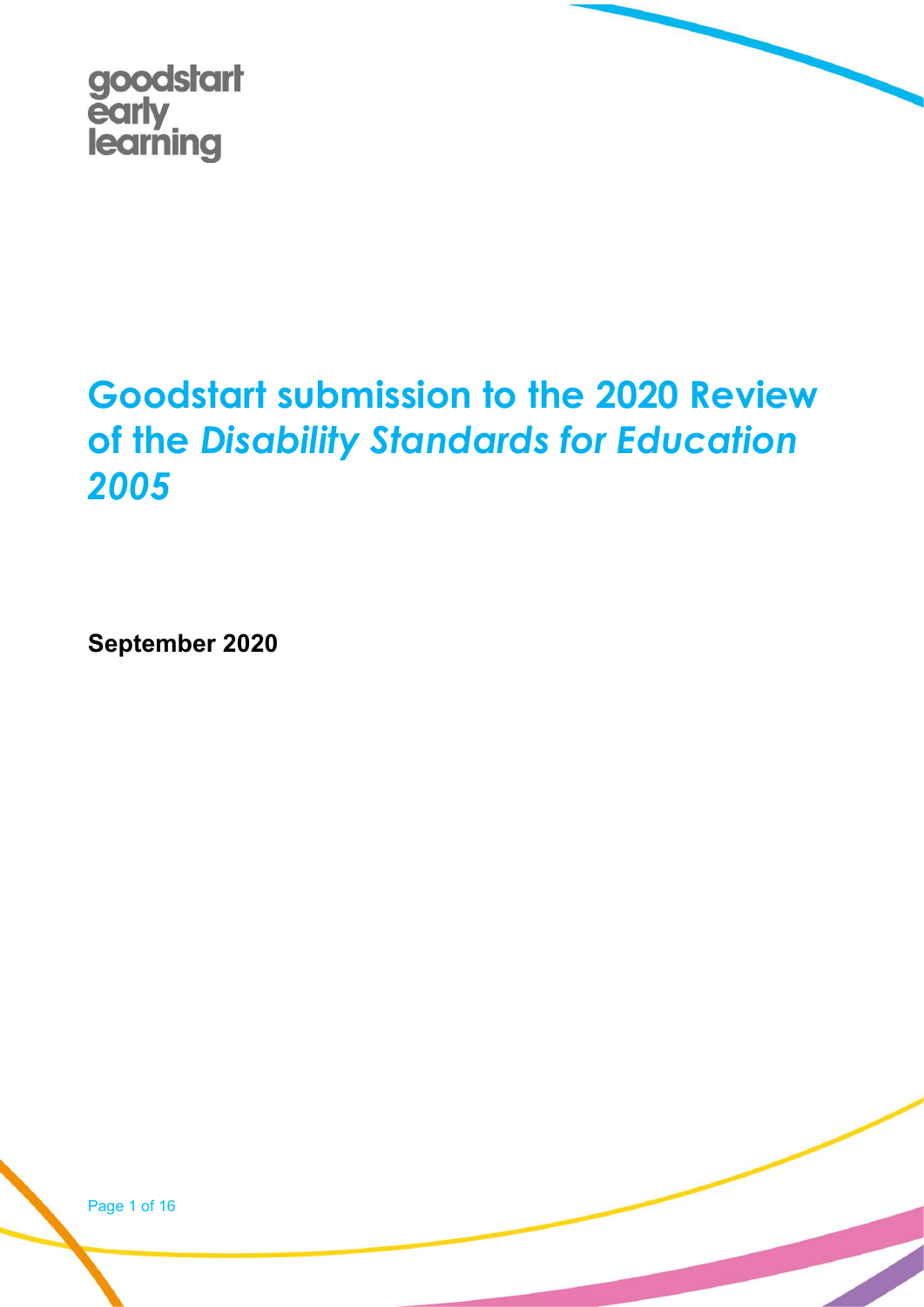# 1. Introduction

At Goodstart Early Learning, we are pleased to provide input to the Review of the Disability Standards for Education (the Standards). We thank you for the opportunity to provide input on how we can ensure all children with disability can access and participate in early childhood education and care on the same basis as children without disability.

As Australia's largest provider of early childhood education and care, we are committed to playing a pivotal role in identifying and supporting children's needs earlier and in a safe and inclusive environment. With 80 per cent of a child's brain development occurring in their first five years, high quality early learning can be invaluable in early identification, prevention and referral, as well as being an intervention in its own right.

Our vision for early childhood intervention in 2030 is consistent with our vision as an organisation: that every child has the best start to school and life, regardless of where they live, what early learning setting they attend or their family's circumstance. By providing consistently high quality early learning – with access to tailored and responsive funding and support for children with additional needs – we will see more Australian children ready for school and life, as evidenced by a reduction in developmental vulnerability when they start school (AEDC). We will help achieve this by:

- 1) Continuing to provide high quality, inclusive early learning and programs and practice to support social inclusion;
- 2) Advocating to government for policy change so that every child can access funding and support at the level they need, when they need it, recognising some children may need more than others; and
- 3) Influencing the broader early childhood sector (early learning and early childhood intervention) by sharing and promoting evidence of best practice.

# 2. Position statement

We support the extension of the Disability Standards for Education to the early childhood education and care sector, so that all Australian children can have the best start in life, including those with developmental delay and/or disability. It is, however, imperative that the existing funding and support system complements the Standards by removing any barriers to access and participation. It is also imperative that there is alignment and clarity on expectations of ECEC service providers in relation to supporting access and participation of children with disability in ECEC.

There is clear alignment between the objectives of the Disability Standards for Education and the National Quality Framework for early childhood education and care (ECEC). It is our view that an ECEC service that is Meeting or Exceeding the National Quality Standard would also be complying with the Disability Standards for Education, given the analogous focus on inclusion, education and relationships with children and families.

Associated legislative, policy and funding frameworks should support the attainment of the objectives in the Standards and a clear assurance framework would need to be implemented to hold services accountable for meeting them. Each of these fundamental components to implementing the Standards – i.e. awareness, assurance and support funding – incurs a necessary level of investment from Government, which must be considered when deciding whether to extend the Standards to the broader ECEC sector.

Our responses to the questions in the ACECQA discussion paper are provided in Section 4 of this submission.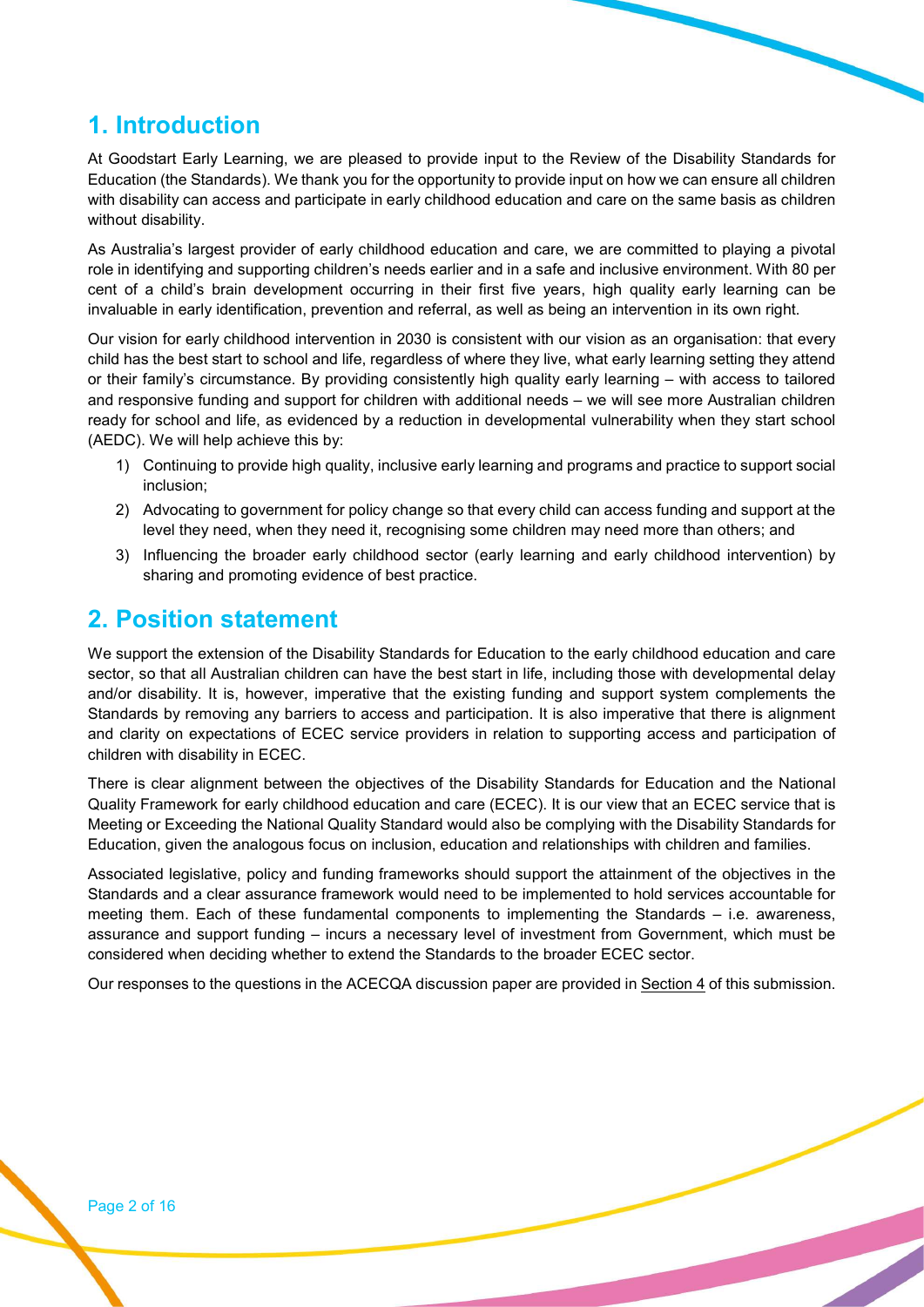# 3. About Goodstart Early Learning

#### 3.1 We are for children, not profit

Goodstart is Australia's largest not-for-profit social enterprise and Australia's largest ECEC provider, with 670+ centres located in all states and territories, caring for more than 71,000 children from 60,000 families with a team of 16,000 employees. Our purpose is to ensure all Australia's children have the learning, development and wellbeing outcomes they need for school and life.

It is our view that all children should be supported to participate in quality early learning and care, regardless of where they live in Australia, their family circumstances, their inclusion support needs, or their early learning setting. We believe the best way to do this is to ensure all children have access to at least two days access to high quality early learning in the two years before full-time school. There is a wealth of international evidence that shows that two years of kindergarten has more impact than the one year that Australian currently provides, and this was confirmed in the Lifting our Game Report<sup>1</sup>.

Across Australia, 39% of children attending our services have at least one indicator of vulnerability and we have proportionally more low-income families and children with disability than the community and sector. We also have more Aboriginal and Torres Strait Islander children than the rest of the sector but not yet at community levels across the country.





Representation in ECEC of children likely to be vulnerable compared

#### 3.2 Social inclusion at Goodstart

Inclusive practice is fundamental to of our way of working. As an inclusive organisation, all children, families and educators are welcomed at Goodstart. Quality early learning begins with secure, nurturing relationships between educators and children<sup>2</sup>. Each and every day, our centres and teams of educators work in partnership with thousands of families across Australia to deliver high quality, inclusive and community connected early learning programs to benefit all children and their learning, development and wellbeing.

-

<sup>1</sup> Lifting our Game 2017 - https://earlychildhood.qld.gov.au/aboutUs/Documents/lifting-our-game-report.pdf

 $2$  Sims, Margaret (2015), 'The role of staff in quality improvement in early childhood', available here.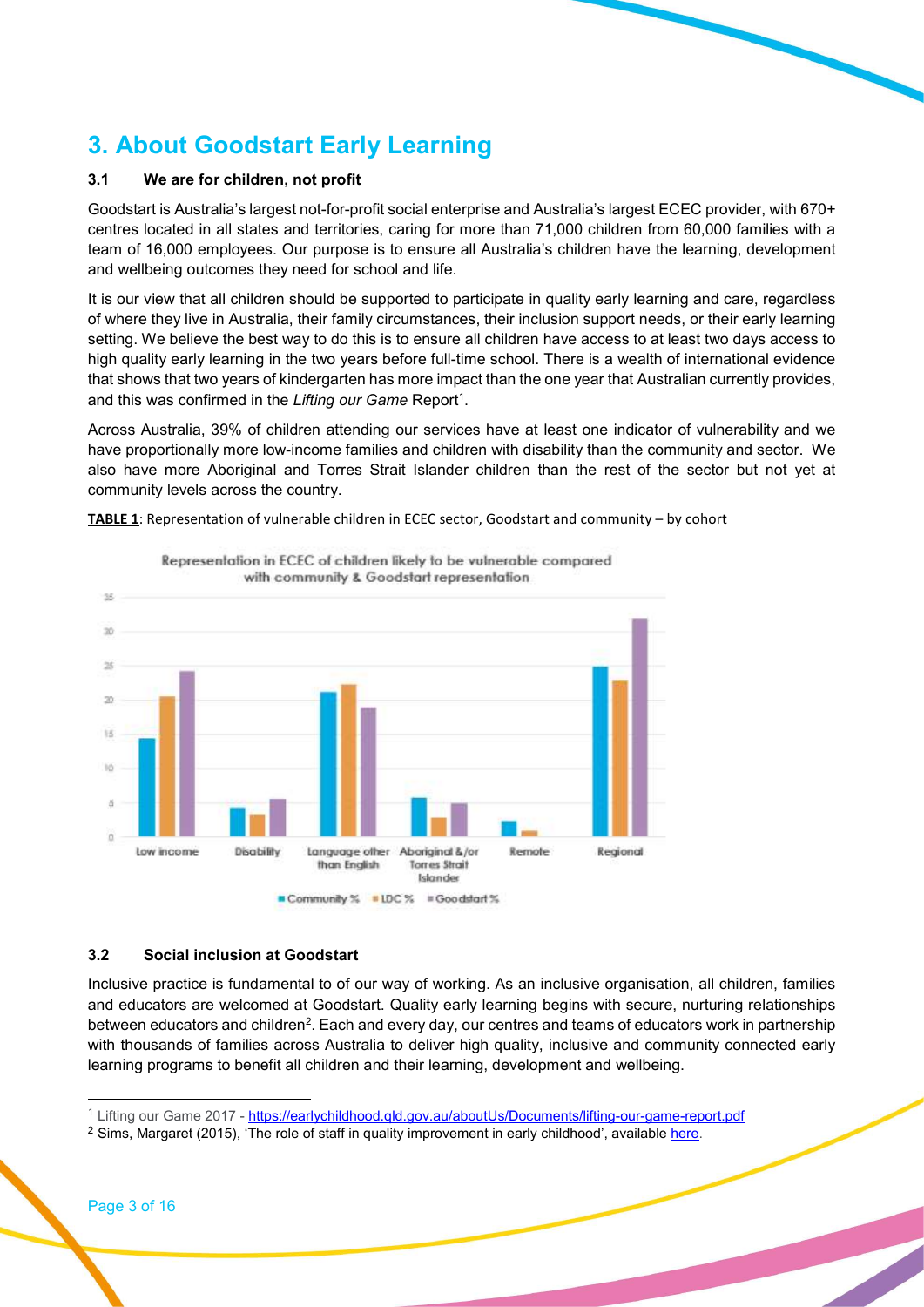We actively support all children to participate in our services, irrespective of their abilities, developmental capabilities or life circumstances. We provide a national support structure that assists with accessing funding support, additional staff training and enrolling children needing additional support. We try to maximise all available funding and support, so a child can fully participate in early learning but, sometimes, there are administrative delays that risk the child not having the support they need. As a not for profit and in line with our social purpose, we often fund inclusion support until government funding is approved. However, red tape and funding delays often mean that, in other services, children are being excluded.

To truly support social inclusion, we fund additional educators (outside ratio) to support children with additional needs, we work hard to ensure our early learning environments are suitable for children of all abilities and we continuously develop and invest in our educators to enable them to offer the best possible care and education for all children. Our key initiatives to support vulnerable children across the country are outlined in Appendix A.

#### 3.3 Beyond Goodstart

Our social purpose is to support all Australia's children, not just all children in Goodstart centres. We are committed to advocating on behalf of children and explaining the importance of quality early learning and other policy issues that benefit children and families, including early childhood education, workforce participation, welfare, disability support, mental health and wellbeing as well as social inclusion and equality.

We work closely with the Early Learning and Care Council of Australia (ELACCA), Early Childhood Australia, the Australian Council of Social Services, United Voice, the Australian Childcare Alliance, the Australian Research Alliance for Children and Youth, and our Founding Members on early learning and care policy issues.

# 4. ACECQA survey feedback

#### 1. How would you rate your level of awareness of the Disability Discrimination Act (DDA)?

Since its inception in 2010, Goodstart has had a high level of awareness of and adherence to the Disability Discrimination Act (DDA). As a not for profit organisation dedicated to ensuring all children are included in early learning, regardless of background or ability, the DDA is of great importance to us and helps guide the underpinning philosophy of our organisation.

#### 2. How would you rate your understanding about the DDA and your obligations under it?

As an organisation, our understanding of the DDA and our obligations under it are well understood. However, as Australia's largest not for profit provider with more than 670 centres in every state and territory, the extent of awareness of the DDA would and does vary in both state support offices and within our centres. Early learning is a highly regulated sector and, as such, early childhood teachers and educators generally rely on information provided through organisational policies and procedures that clarify their obligations under a number of legislative and policy frameworks over and above the National Quality Framework, including but not limited to disability, workplace health and safety, industrial relations, child safety, and so on.

#### 3. How did you become familiar with the DDA?

As a not-for-profit organisation with social inclusion at the heart of our purpose, we continuously monitor, understand and comply with all relevant legislative, regulatory, policy and funding frameworks, including those relating to disability. As such, we have long been familiar with the DDA and its objectives.

#### 4. Is further work required to improve ECEC/school age education and care providers' awareness and understanding about the DDA? If yes, what might that be?

Further work will always be required in a mixed market sector with thousands of providers across different provider types, such as ECEC, to ensure all providers are aware of their obligations under the DDA. Some of the systemic ways to build and improve understanding may be as follows: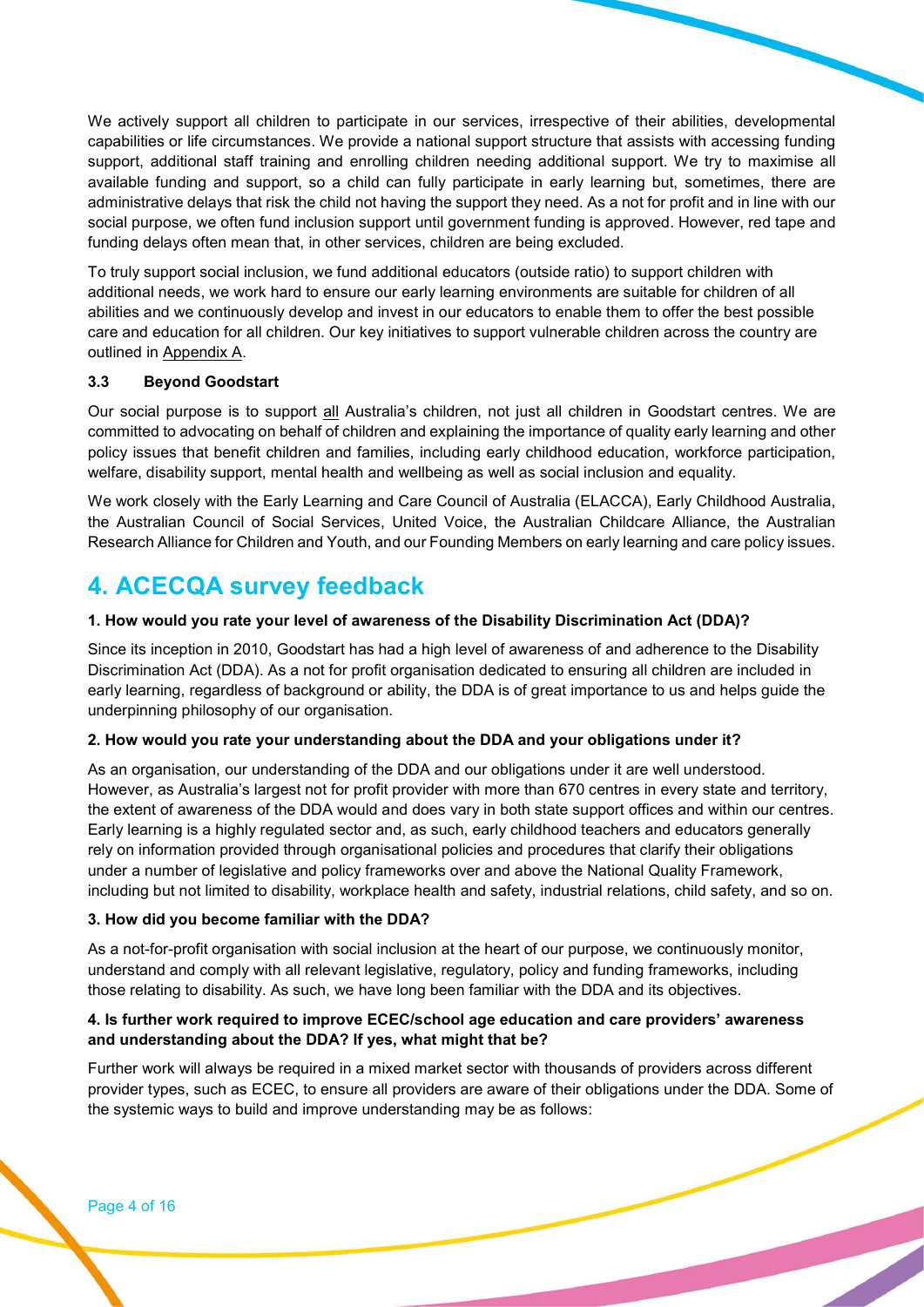Make the DDA explicit in the Education and Care Services National Law and the National Quality Standard (NQS). The NQS refers to all children and does not explicitly identify children with a disability. In building understanding of the DDA in the sector via the NQS, we suggest being clear about:

- Acknowledging specific needs for children with disabilities
- Understanding that children with disabilities might need support at different levels of intensity at different times.
- Ensuring that all new service approvals comply with a minimum set of criteria to ensure access and participation of children with a disability or a family member with a disability.
- Better clarity on how services are to comply with the DDA with an associated compliance framework noting that this may require additional investment by Government to enact and monitor.

#### 5. Do you understand your obligations for making reasonable adjustments to ensure a child with disability can participate in ECEC/school age education and care? Would you know how to consult with the parent/carer?

As an organisation committed to inclusion, our obligations for making reasonable adjustments to ensure a child with disability can participate in ECEC are well understood and implemented. However, there may be different levels of knowledge and understanding at the centre or state-level across our vast national organisation. We work hard to build and maintain a high level of knowledge and understanding through our national Inclusion Support Helpdesk, our national network of Social Inclusion Coordinators, our professional development programs and through accessing the Commonwealth Inclusion Support Programme. We have specific professional development programs aimed at improving communication skills that support our teams, especially our centre leaders, to be able to talk to parents to discuss their goals and aspirations for their child, including where a child may require reasonable adjustments to be able to participate (See Appendix A for a summary of Goodstart's social inclusion programs and initiatives).

#### 6. Do you feel confident negotiating and implementing a reasonable adjustment? Do you know how to determine if this would result in unjustifiable hardship?

Everyday across our 670 centres, it is very common for children with a disability to access and participate in our services. Whilst there is variation in knowledge and skills across our network of 670 centres, our teams are aware of and utilise supports such as the Inclusion Professional funded by the Commonwealth Inclusion Support Programme, our own Inclusion Helpdesk, our own network of Social Inclusion Coordinators and resources made available on our intranet and learning hub. Drawing on these resources enables our centre teams to negotiate and implement reasonable adjustments. In the event that a reasonable adjustment may result in unjustifiable hardship, we have access to our Legal Team as well as our Quality and Compliance team and Social Inclusion Team who assist our centres to make a determination. With a network of 670 centres, there is usually a solution to support access and participation of all children and families seeking to enrol.

#### 7. Have you ever made a reasonable adjustment?

Everyday across our network of 670+ centres, reasonable adjustments are being made at the time of enrolment and ongoing to support the inclusion and meaningful participation of children with disabilities. Reasonable adjustments may include changes to facilities, e.g building a ramp, accessing specialised equipment (e.g mobility aids, change tables, visual stimulation aids), adjusting the curriculum (planning and programming) to support a child's learning and development, using effective visual systems, introducing augmentative communication aids and so on. This is considered to be a vital element of our role in ECEC, to ensure children and families have the support they need to fully participate in early learning.

#### 8. Have any parents/carers said that you were not meeting your obligations? How did you address this?

At times, parents have provided us with feedback about their expectations for their child, which, on occasion, indicates we are not meeting our obligations. We usually receive notification that this is the case via our Family Services Team. In response to a parent complaint, our Performance Leads (line managers for our Centre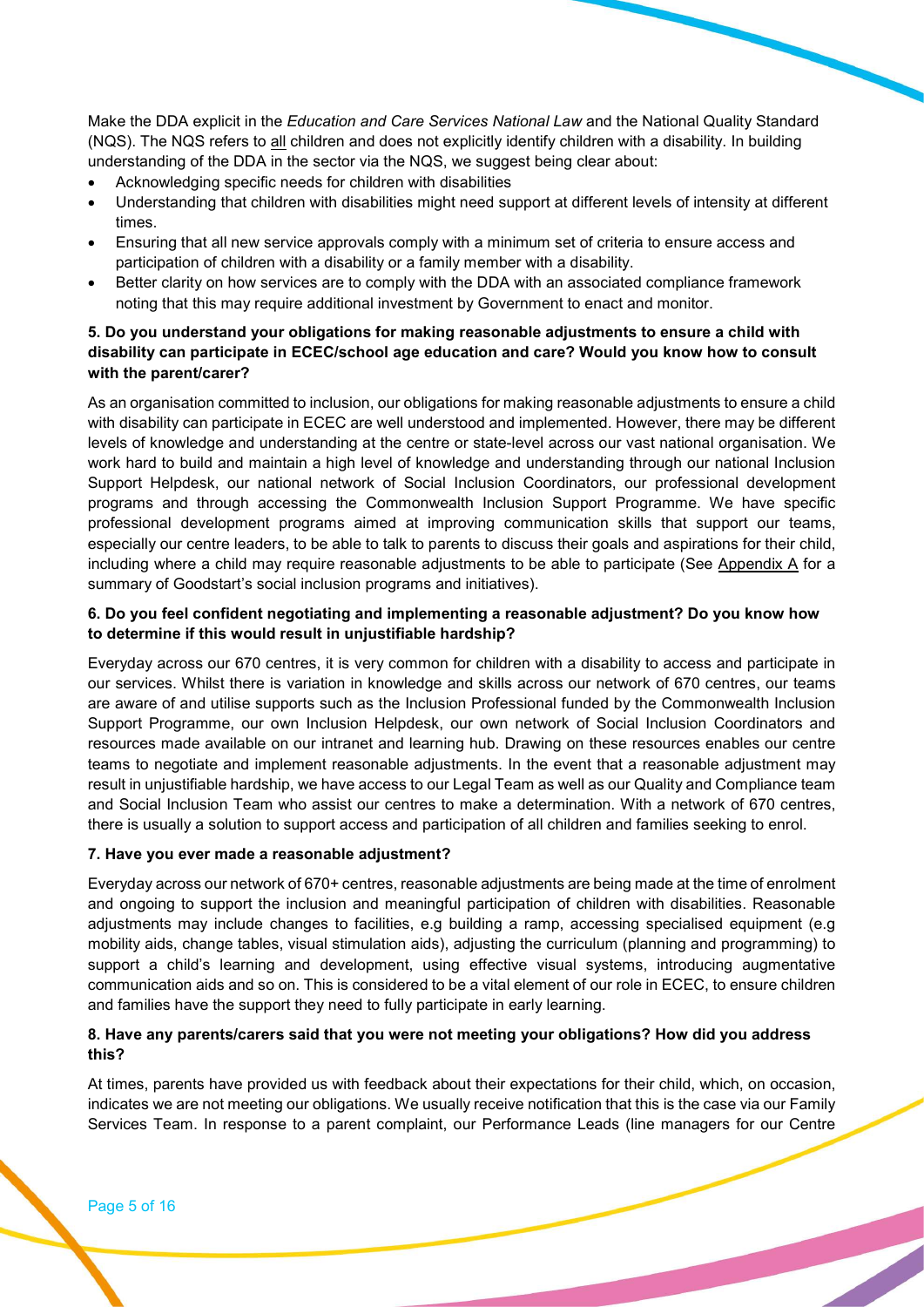Leaders) investigate and coordinate a response with the parent/caregiver who had made the complaint, including rectifying the issues that are the substance of the complaint. For any complaint related to a child with a disability, our Inclusion Support Helpdesk reviews the complaint and considers options for additional support to be provided to the child or centre team. The Performance Lead communicates and agrees improvements with the family and the centre team and monitors implementation at a local level.

#### 9. Do you have any other comments about the extent to which children with disability are currently accessing and participating in ECEC/school age education and care services?

At Goodstart, we are very proud of our representation of children with disability accessing our services as compared to their prevalence in the community and in other ECEC services (see Table 1, above). We strive to ensure every child who comes to Goodstart accesses and continues to participate in our high quality, inclusive early learning and care. We evaluate our initiatives and programs to ensure we bring a continuous improvement mindset to our work with many of the most vulnerable children in the country.

We understand that a child's participation in early learning may be disrupted as a result of their disability, particularly if they have underlying health issues. Consequently, we have introduced monitoring of children's attendances to ensure that we are aware and can act if a child or family needs more support to stay engaged and continue progressing. This includes access to Goodstart@Home, staying connected to children and families when they can't attend, and identifying and addressing barriers to access and participation in consultation with families.

#### 10. To what extent do you agree or disagree with the following statements?

#### 1. There are barriers currently preventing children with disability from accessing ECEC/school age education and care services. If you 'agree' or 'strongly agree', what are those barriers?

We strongly agree there are still barriers to children with disability accessing ECEC services. Some of those barriers relate to cost as families with children with disabilities often have additional cost burdens. Other barriers include:

Service barriers:

- The attitudes, beliefs and values of some service providers that may lead to families having to 'shop' for a service that will enrol their child
- Variations in the application of high quality and inclusive practices
- Facilities not being fit for purpose
- Onerous enrolment processes including documentation, provision of evidence, medical information, etc

Families:

- Feeling they have to hide their child's disability to be able to enrol in an ECEC service
- Fearing their child won't be accepted or won't be well cared for
- Concerned their child's additional support if approved will not match the parent's workforce needs (i.e. due to Inclusion Support Program funding hours and wage limitations)

Waiting times:

 Waiting for support, i.e. waiting for approval for additional support through the Commonwealth Inclusion Support Program, waiting times for reasonable adjustments to be made, e.g. in the case of facilities changes, sourcing specialised equipment and so on.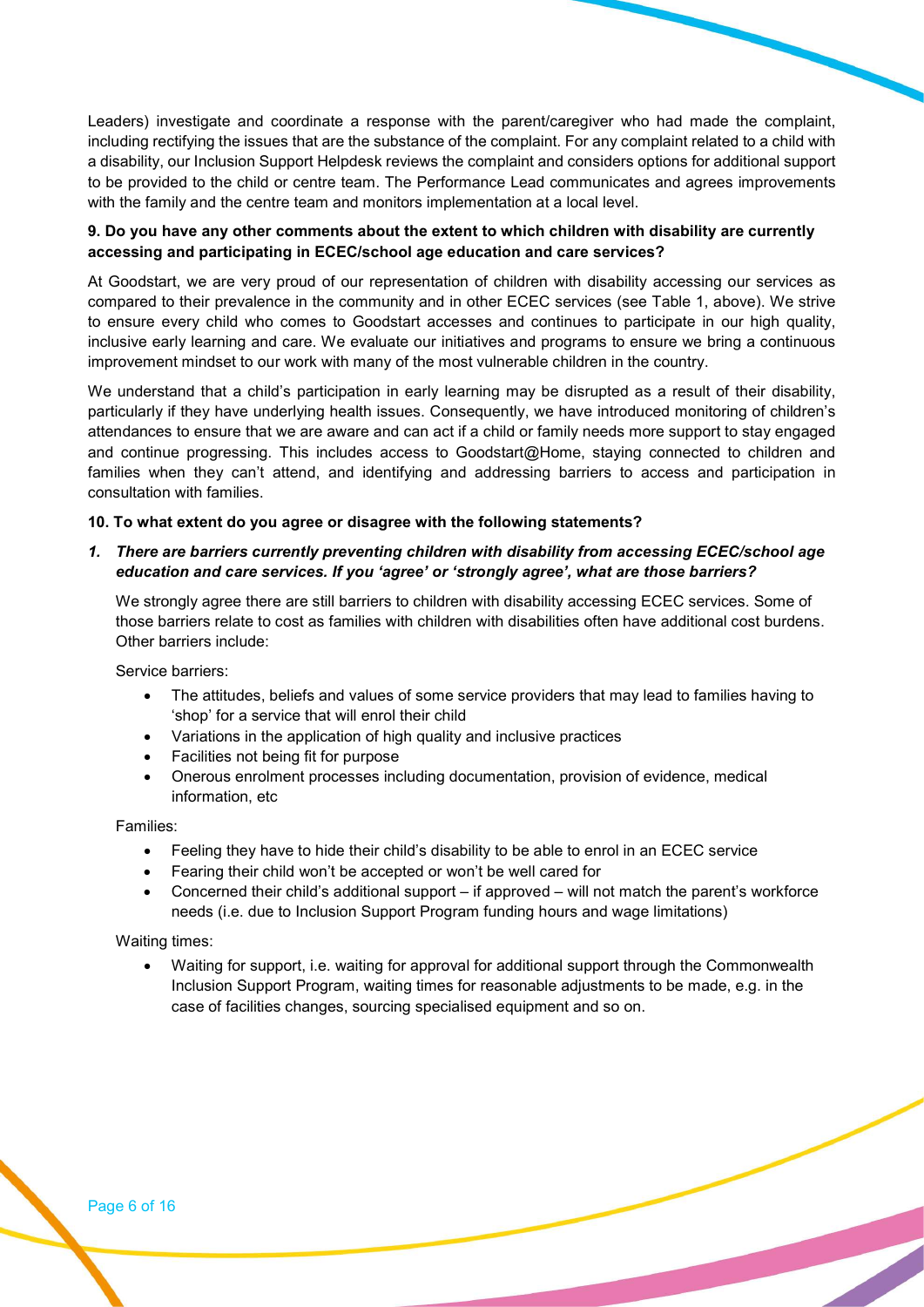#### 2. There are barriers currently preventing children with disability from participating in the educational program within ECEC/school age education and care services. If you 'agree' or 'strongly agree', what are those barriers?

We strongly agree that there are still barriers to children with disability participating in ECEC services, including:

Service barriers:

- The attitudes, beliefs and values of some service providers that may lead to a child accessing but not truly participating in their ECEC setting
- Variations in the application of high quality and inclusive practices that support a child's inclusion and sense of belonging
- Facilities not being fit for purpose with limitations placed on a child's ability to fully access resources and equipment

Families:

- Feeling that they have to hide or not acknowledge their child's disability to be able to maintain participation
- Fearing their child won't be accepted or won't be well cared for
- Facing onerous processes for providing evidence, e.g. documentary evidence of a child's disability or assessment, etc
- Having to tell their story multiple times

Waiting times:

- For support, e.g. waiting for approval for additional support through the Commonwealth Inclusion Support Program
- For reasonable adjustments to be made, e.g. in the case of facilities changes, sourcing specialised equipment and so on

#### 3. There are specific barriers currently preventing Aboriginal and Torres Strait Islander children with disability from accessing and/or participating in ECEC/school age education and care services? If you 'agree' or 'strongly agree', what are those barriers?

We strongly agree that the barriers outlined in 1 and 2 above are also preventing Aboriginal and Torres Strait Islander children with disability from accessing and/or participating in ECEC. In addition to those barriers, there remain cultural barriers and the extent of their existence differs across a continuum. They include lack of:

- understanding of historical impacts and contemporary cultural barriers on the lived experience of children and their families
- connection to local Aboriginal and Torres Strait Islander communities, e.g. Elders, community leaders
- knowledge of cultural expectations and how to incorporate these into service delivery
- cultural knowledge and ways of knowing being evident in program and planning for Indigenous and non-Indigenous children
- evidence within a community that a service is culturally safe and culturally competent and therefore safe for families and children to approach

At Goodstart, we are highly cognisant of these barriers and their impact on access and participation and we seek to address them in every centre, every day. A comprehensive list of initiatives and programs to support inclusion for all children, including First Nations children, are provided at Appendix A.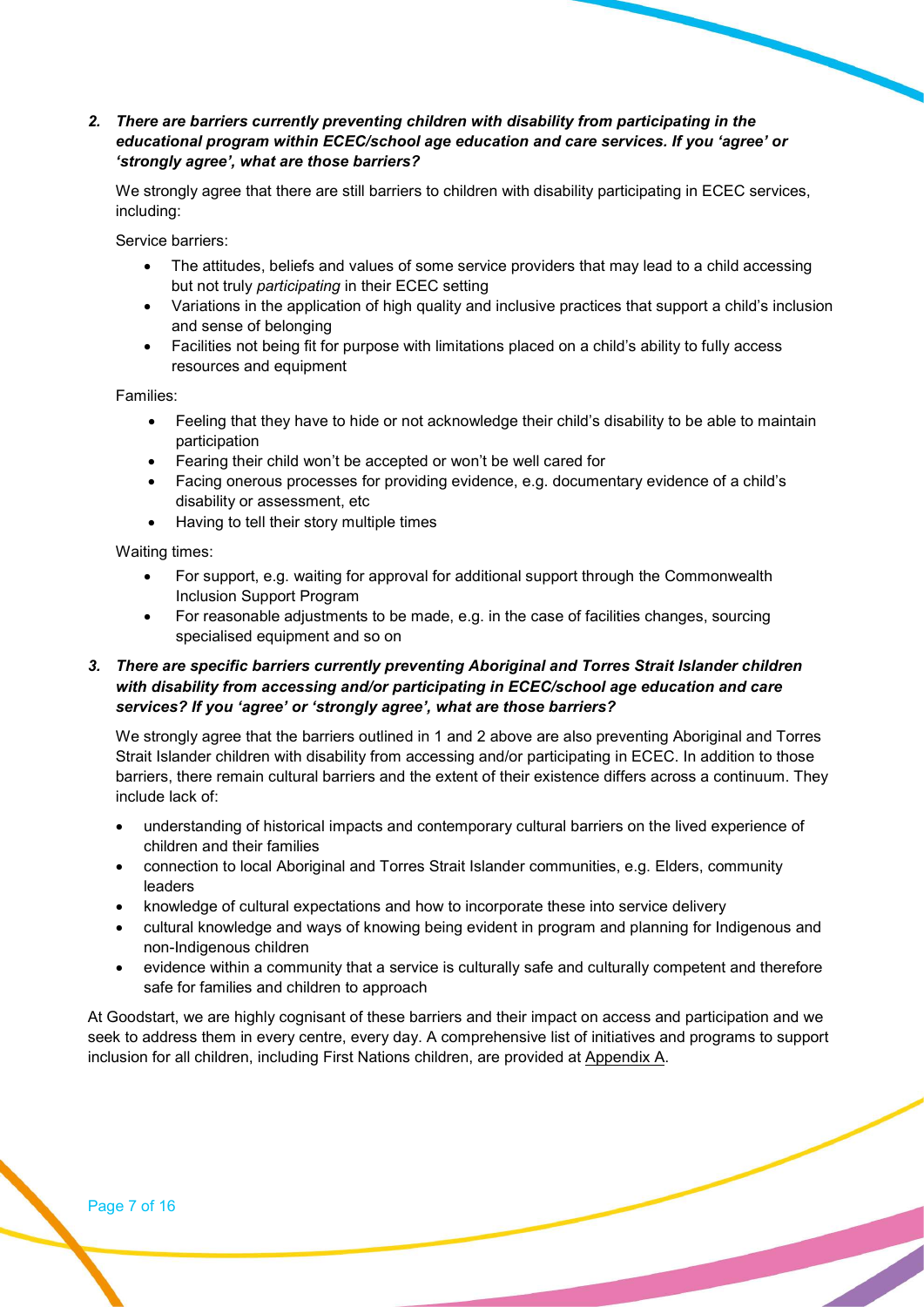#### 11. How has your service/s supported children with disability to access and participate in ECEC/ school age education and care settings, including any effective support to transition to school?

For a full description of Goodstart's initiatives to support children with disability to access ECEC, please refer to Appendix A. The various initiatives covered in the Appendix include:

#### Commonwealth:

- Leverage support of Commonwealth Inclusion Support Programs (ISP) such as: Inclusion Development Fund - additional educators; Special Equipment Library; and Inclusion Innovative Solutions Funding.
- ECEI and NDIS pathways in each state with links to resources that support transition to school

Please see Appendix B for a summary of changes to the ISP we welcomed earlier this year along with our assessment of areas to strengthen in respect of the ongoing implementation of the ISP.

#### Goodstart:

- Inclusion Support Helpdesk available 5 days per week to all Goodstart Centres across Australia
- Family Connections foundational 12 month Social Inclusion Professional Development Program available to all Goodstart centres and some non-Goodstart centres
- Inclusive Practices Program online, virtual PD for educators working with children with additional needs
- Intensive Individual Support Plans available for children with complex support needs to provide intensive support for twelve weeks to ensure their ongoing participation. Links back to Commonwealth ISP.
- Links to local services including local referral pathways
- In some locations training for schools to best support transitioning children and/or specific arrangements with feeder schools to provide longer transitions or more intensive transitions as needed for children and families.

#### 12. To what extent do you agree or disagree that the following types of ECEC/school age education and care face specific challenges in implementing inclusive practices for children with disability?

We agree that challenges remain in implementing inclusive practices for all children with disability. We are a national organisation highly committed to social inclusion for all children and yet we are cognisant that our 670 early learning and care services sit along a spectrum of inclusive practice. Given our dedicated commitment to social inclusion, we expect there will be even greater variation across the ECEC sector, with some services practicing very high quality, inclusive services and others being at a much more foundational level of practice. It should also be noted that, as a large, not-for-profit provider, we are able to invest in professional development and ongoing continuous improvement in ways that smaller providers or for-profit providers may not be able to.

Please find our responses to questions on pre-school/kindergarten (non-school) and long day care below.

#### Specific challenges in Long Day Care and Preschool/Kindergarten (non-school operated). If you 'agree' or 'strongly agree', what are those challenges?

Across our organisation, our services are predominantly long day care services, however, we also operate a small number of preschool/kindergarten services (non-school operated). Extending the Standards to all ECEC services would provide greater clarity and consistency for children and families as well as services providers.

We strongly agree that there are specific challenges in implementing inclusive practices for children with a disability. These include the following:

#### Qualifications and skills

The national ECEC quality reforms have led to a significant uplift in quality and inclusive practice. However, there is still variation in the quality, training, skills and access to professional development across the sector, particularly in relation to specialised disability capability. Goodstart has addressed this through improvements to our in-house Registered Training Organisation (RTO), implementation of professional

Page 8 of 16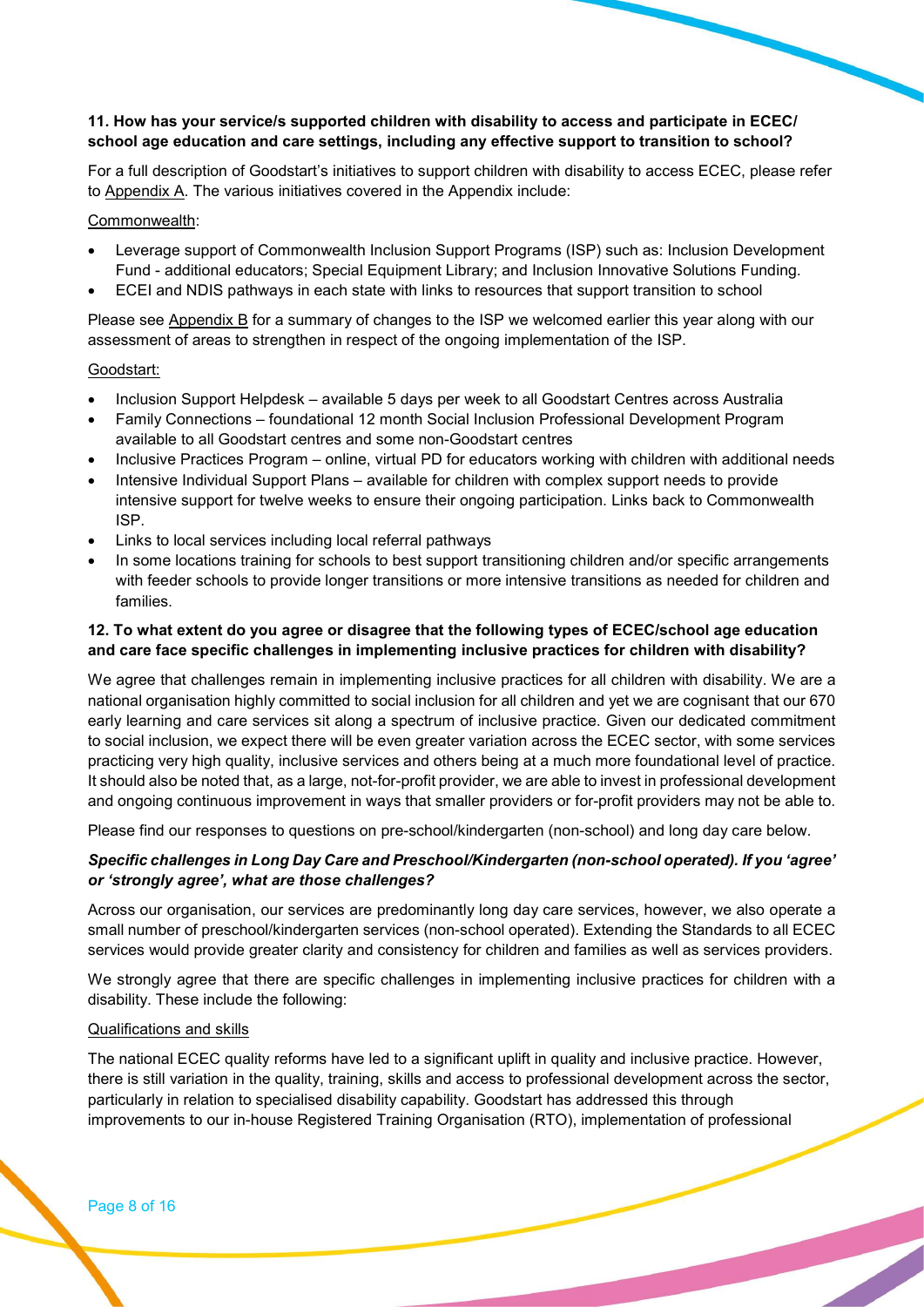development, access to just-in-time support via our Inclusion Helpdesk, along with universal access to resources and learning materials.

#### **Curriculum**

ECEC services operating effectively under the NQS are required to make the necessary adjustments to the curriculum to ensure all children are able to access and participate in ECEC. In an extension of the above, Goodstart provides support to our educators and teachers through our Inclusion Support Helpdesk, professional development programs, learning hub and intranet as well as our Practice Improvement and Social Inclusion Teams to ensure that programming and planning takes into account adjustments for children with disability. All Goodstart centres are encouraged to make full use of the Commonwealth Inclusion Support Program to ensure the curriculum is accessible for all children.

#### Facilities and facility design

Many ECEC facilities, especially those that are older, were not designed to meet standards for access for children and families who may have a disability. While adjustments can be made to such facilities, these adjustments may not be possible on some buildings and may therefore lead to challenges in implementing inclusive practices. Further, the design and floor space of some facilities may also prohibit services in providing equipment necessary to support a child's inclusion, e.g. hydraulic nappy change table.

#### Families

Services may face challenges implementing inclusive practices if families are not yet ready to acknowledge their child's inclusion support needs. This can sometimes prevent services from being able to access the support they need to practice inclusively, e.g. having an additional out-of-ratio educator to better support all the children in the room.

There are also occasions where a child's access to hours of additional support do not match their parents' working hours, which is concerning given the evidence tells us that parents – particularly mothers – caring for children with a disability show lower workforce participation than other parents<sup>3</sup>. Not matching ISP funding to a parent's workforce participation can impact equitable access and can lead to inadequate support for children with disability for the hours they are in a long day care or preschool setting.

#### 13. How does the NQF support you to deliver inclusive education practices?

The NQF does not specifically reference children with a disability. Instead it takes an inclusive approach, with all standards and elements relating to every child and is underpinned by the principles of:

- Rights and best interests of the child
- Principles of equity, inclusion and diversity. These are set out in the National Law.

Furthermore, the Standards and elements provided under the NQS give more specific detail about expectations for all children and by its definition children with disabilities. We believe that in implementing the standards ECEC settings would broadly be complying with the outcomes of the Act. The quality areas and elements of the NQS that we believe particularly apply are listed below.

#### QA1 – Educational Program and Practice

1.1.1 - Curriculum decision making contributes to each child's learning and development outcomes in relation to their identity, connection with community, wellbeing, confidence as learners and effectiveness as communicators.

1.1.2 - Each child's current knowledge, strengths, ideas, culture, abilities and interested are the foundation of the program.

Page 9 of 16

-

<sup>3</sup> https://aifs.gov.au/sites/default/files/fm95c.pdf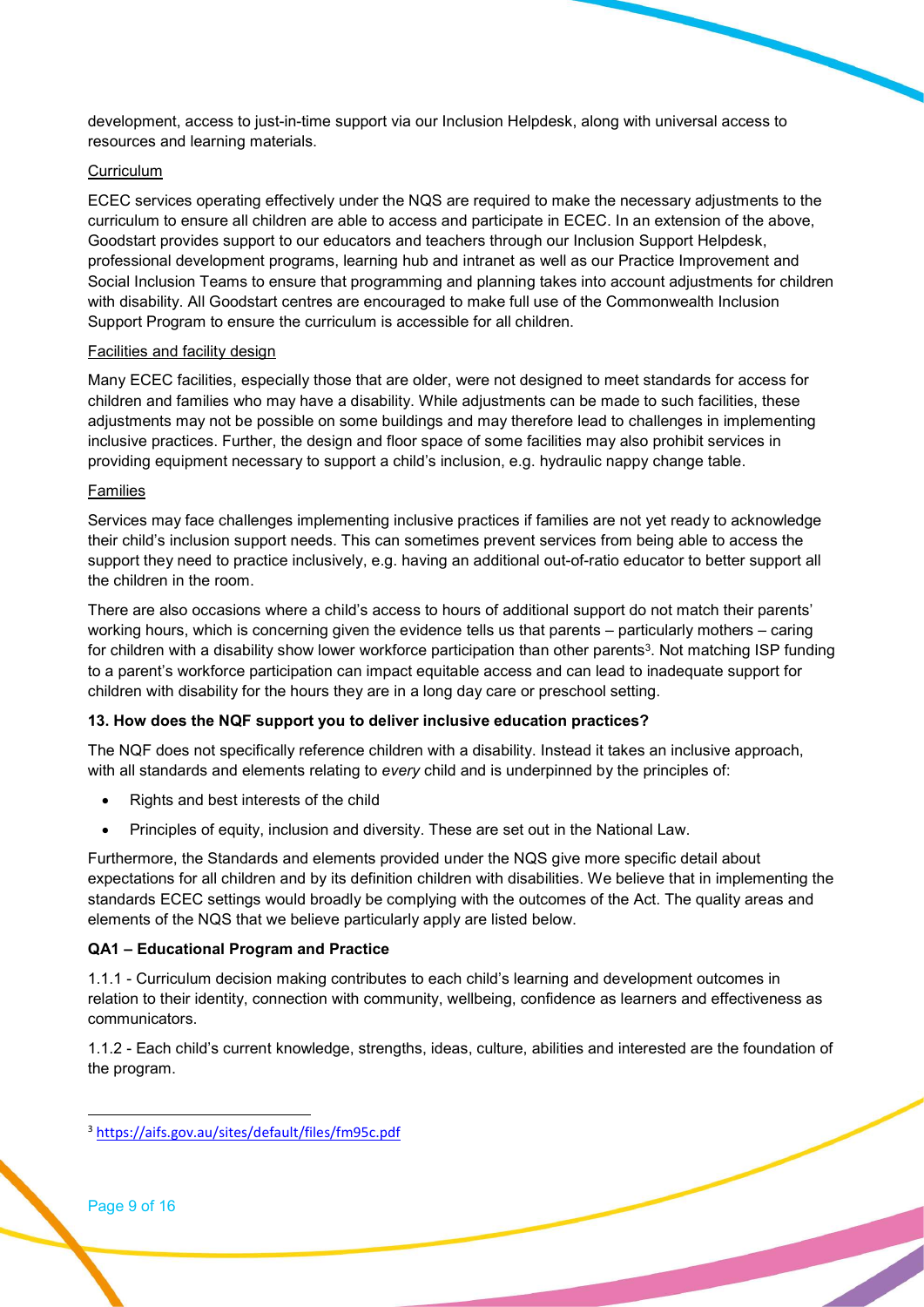1.3.1 - Each child's learning and development is assessed or evaluated as part of an ongoing cycle of observation, analysis, learning, documentation, planning, implementation and reflection.

1.3.2 - Critical reflection on children's learning and development both as individuals and in groups drives program planning and implementation.

1.3.3 - Families are informed about the program and their child's progress

#### QA3 – Physical Environment

3.1.1 - Outdoor and indoor spaces, buildings, fixtures and fittings are suitable for their purpose, including supporting the access of every child.

3.2.1 - Outdoor and indoor spaces are organised and adapted to support every child's participation and to engage every child in quality experiences in both built and natural environments.

#### QA5 – Relationships with children

5.1.1 - Responsive and meaningful interactions build trusting relationships which engage and support each child to feel secure, confident and included.

5.1.2 - The dignity and rights of every child are maintained.

#### QA6 – Collaborative partnerships with families and communities

6.1.1 - Families are supported from enrolment to be involved in the service and contribute to service decisions.

6.1.2 - The expertise, culture, values and beliefs of families are respected and families share in decision making about their child's learning and wellbeing.

6.1.3 - Current information is available to families about the service and relevant community services and respires to support parenting and family wellbeing.

6.2.1 - Continuity of learning and transitions for each child are supported by sharing information and clarifying responsibilities.

6.2.2 - Effective partnerships support children's access, inclusion and participation in the program.

#### 14. In complying with your obligations under the NQF, to what extent are children with disability supported to do the following on the same basis as a child without a disability?

#### a. Seek admission or apply for enrolment at an education and care service

As an inclusive organisation, children with a disability are enrolled and admitted to our services to the same extent as children without disability. However, their enrolment or admission may require a slightly longer lead-in time, taking into consideration any adjustments that need to be made. This includes training, procuring equipment, service changes, access to external supports including translating an interpreting and Aboriginal and adjustments to facilities. This is consistent with Part 4 of the Disability Standards for Education, which deals with enrolment.

#### b. Access the education and care service environment and its facilities

To the same extent taking into consideration any adjustments that need to be made. This includes training, procuring equipment, service changes and adjustments to facilities and how resources and equipment are organised. This is supported by the expectations outlined in QA3, specifically:

#### QA3 - Physical environment

3.1.1 Outdoor and indoor spaces, buildings, fixtures and fittings are suitable for their purpose, including supporting the access of every child.

Page 10 of 16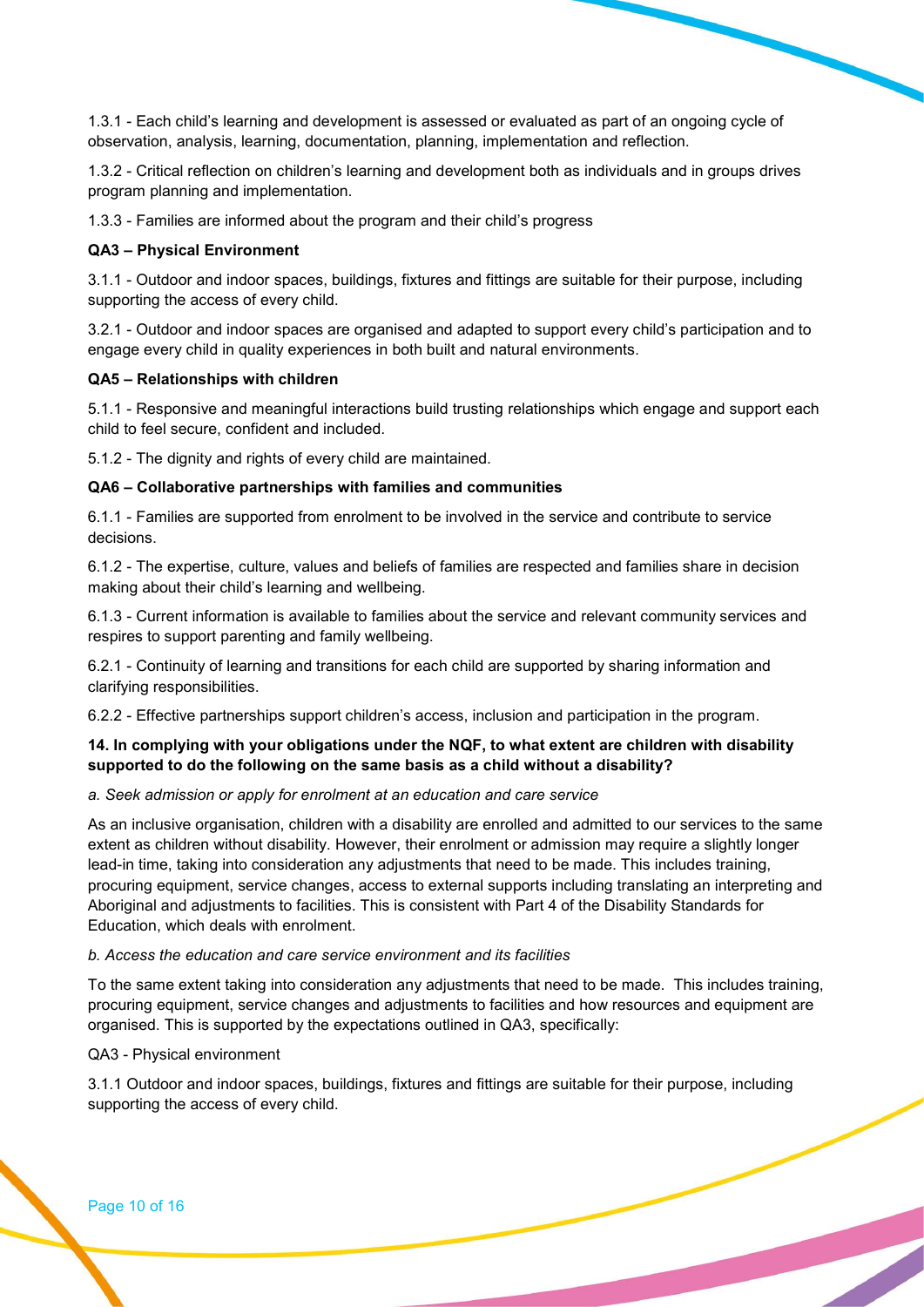3.2.1 Outdoor and indoor spaces are organised and adapted to support every child's participation and to engage every child in quality experiences in both built and natural environments.

#### c. Participate in an educational program that has been designed to develop their skills, knowledge and understanding

To the same extent and supported by the Commonwealth Inclusion Support Program. This could be further strengthened by investing in; training and development and recognition of the higher qualifications needed to better support children with disability; ongoing support for educators working with children with disability and; matching hours of subsidy for time limited support and additional educators under the Inclusion Development Fund to children's booking patterns. This is supported by QA1, specifically:

#### QA1 - Educational program and practice

1.1.1 Curriculum decision making contributes to each child's learning and development outcomes in relation to their identity, connection with community, wellbeing, confidence as learners and effectiveness as communicators.

1.1.2 Each child's current knowledge, strengths, ideas, culture, abilities and interested are the foundation of the program.

1.3.1 Each child's learning and development is assessed or evaluated as part of an ongoing cycle of observation, analysing learning, documentation, planning, implementation and reflection.

1.3.2 Critical reflection on children's learning and development both as individuals and in groups drives program planning and implementation.

1.3.3 Families are informed about the program and their child's progress

This QA is consistent with Part 5 of the Disability Standards for Education which deals with Standards for Participation.

#### d. Access any specialised support services needed to participate in the educational program

At Goodstart this is critical element of the work that we do to maximise the access and participation of all children, every day. It is recognised in the DDA and in Part 7 of the Disability Standards for Education that children with disabilities are likely to need more support to access educational programs on the same basis as other children. This underpins Goodstart's approach to inclusion and is described in detail in Appendix A.

#### e. Access an education and care environment that is free from discrimination caused by harassment or victimisation on the basis of their disability.

The Disability Discrimination Act, along with the National Law, the National Quality Framework, Early Years Learning Framework and our own policies and procedures (e.g. NQS 5 - Relationships with Children, NQS 6 - Partnerships with Families, No Exclusion Policy, Code of Conduct, Family Support Team) make every attempt to ensure that children with a disability can access and participate in ECEC on the same basis as a child without a disability. Whilst we believe there is good intent in the intersection of the legal framework and national and organisational policies, these could be strengthened through a compliance/assurance framework. This must be considered in the context of increased Government resources to not only implement the framework but to also resource the monitoring and compliance required to maintain continuous improvement.

#### 15. What government mechanisms or initiatives could further promote inclusive access and participation by children with disability in education and care services?

For children with additional needs to have a positive and engaging early learning experience, it is essential that the right supports are in place. Getting this right up front will also have flow-on benefits for the other children in the centre, the educators and the child's family.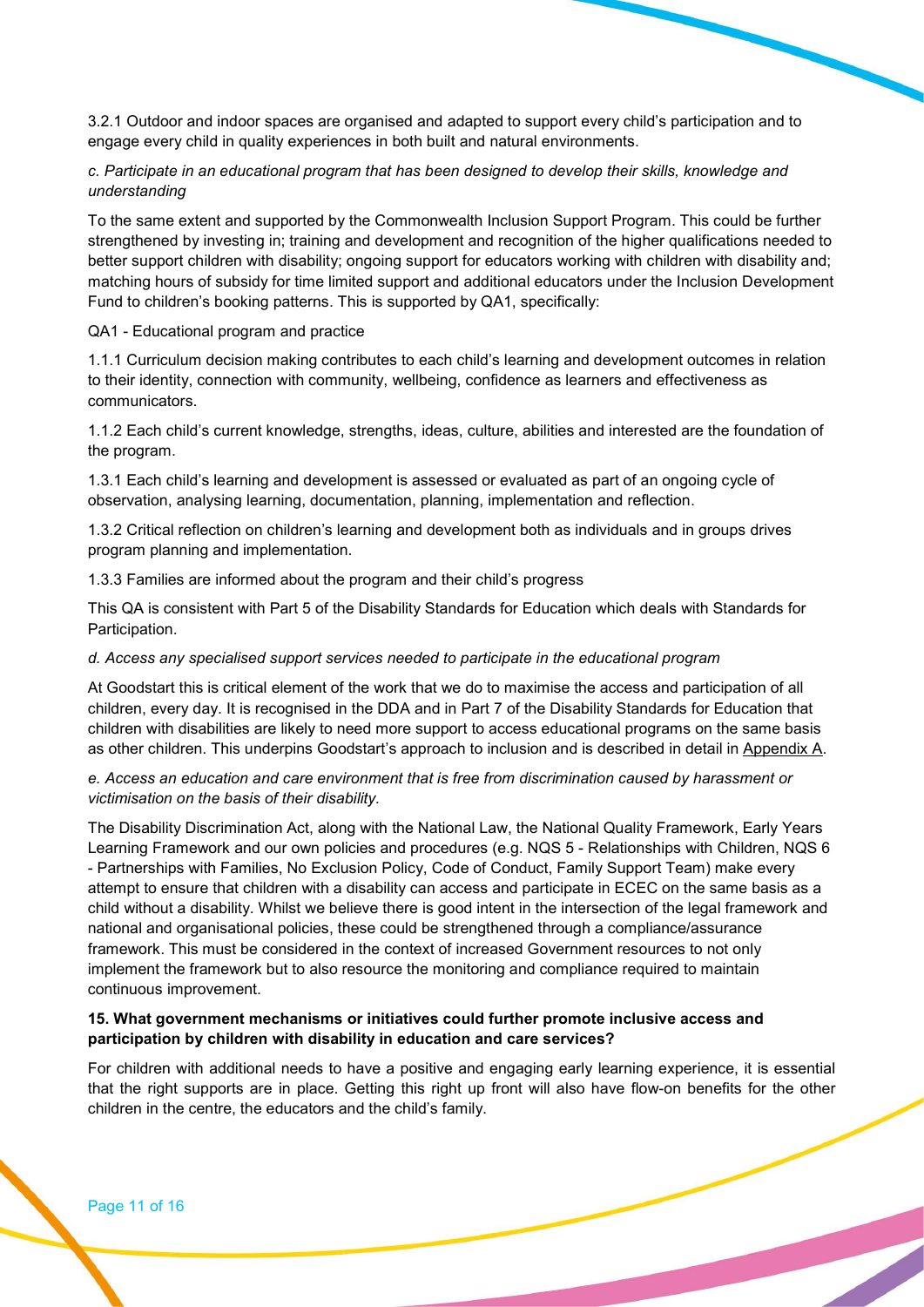It is critical that disability and other inclusion support funding and support is timely, responsive, flexible and accessible. Timeliness is particularly important so that children with disability and their families are not waiting for weeks or even months for support funding to be approved before they can commence early learning. As a not-for-profit organisation with social inclusion at our heart, we allocate social purpose funding to provide additional support while waiting for government funding to be approved but we are very conscious that smaller providers may not have this capacity, particularly with long funding lead-in times. In the absence of timely funding, children may not be receiving appropriate levels of support to fully participate and/or be unable to commence participation until funding is approved.

#### Inclusion Support Program funding

As noted throughout this submission, the primary government mechanism for supporting inclusive access and participation by children with disability in ECEC services is the Inclusion Support Program (ISP). While recent revisions to the ISP Guidelines are positive in that they extend funding to a broader cohort of children, there are still aspects of the funding that are not working in the best interests of children and their families, resulting in some children having a negative outcome or simply missing out altogether. It is essential that funding is matched to need and that the policy settings are creating opportunities for children, not more barriers. A summary of our recommendations around improvements to ISP are provided in Appendix B.

#### Better system connectedness

We are also committed to better connection between the NDIS, early childhood early intervention (ECEI) services and ECEC services. It is particularly important that the system supports both the child and family, particularly where education and support services can minimise the need for a family to navigate complex support pathways or tell their story multiple times.

For children and families, there is no 'one size fits all' system that will be everything to everyone, especially for children with additional needs. While every effort should be made to support families to seamlessly navigate support services, the level of coordination and integration will usually depend on the complexity of the child's support needs. For example, on a continuum of integration, a fully integrated, co-located service model may only meet the needs of a child with significant clinical and non-clinical support needs.

Early childhood education and care services can play a pivotal role in supporting earlier identification of developmental delays and disabilities. However, in many settings there is a lack of awareness by ECEC providers and families about the pathways to assessment and diagnosis. More could be achieved by raising awareness amongst families, ECEC services and NDIS/ECEI services about bi-directional eligibility, referral pathways and service offerings to ensure better access for children and families. Better connectedness may also enable children and families to receive services flexibly in the places they choose and lead to more seamless services for families.

If you would like to discuss any aspect of this submission further, please contact:

Kelly Millar, National Social Policy Manager on 0409 576 847 or kmillar@goodstart.org.au OR

Penny Markham, National Lead – Social Inclusion on 0414 401 469 or pmarkham@goodstart.org.au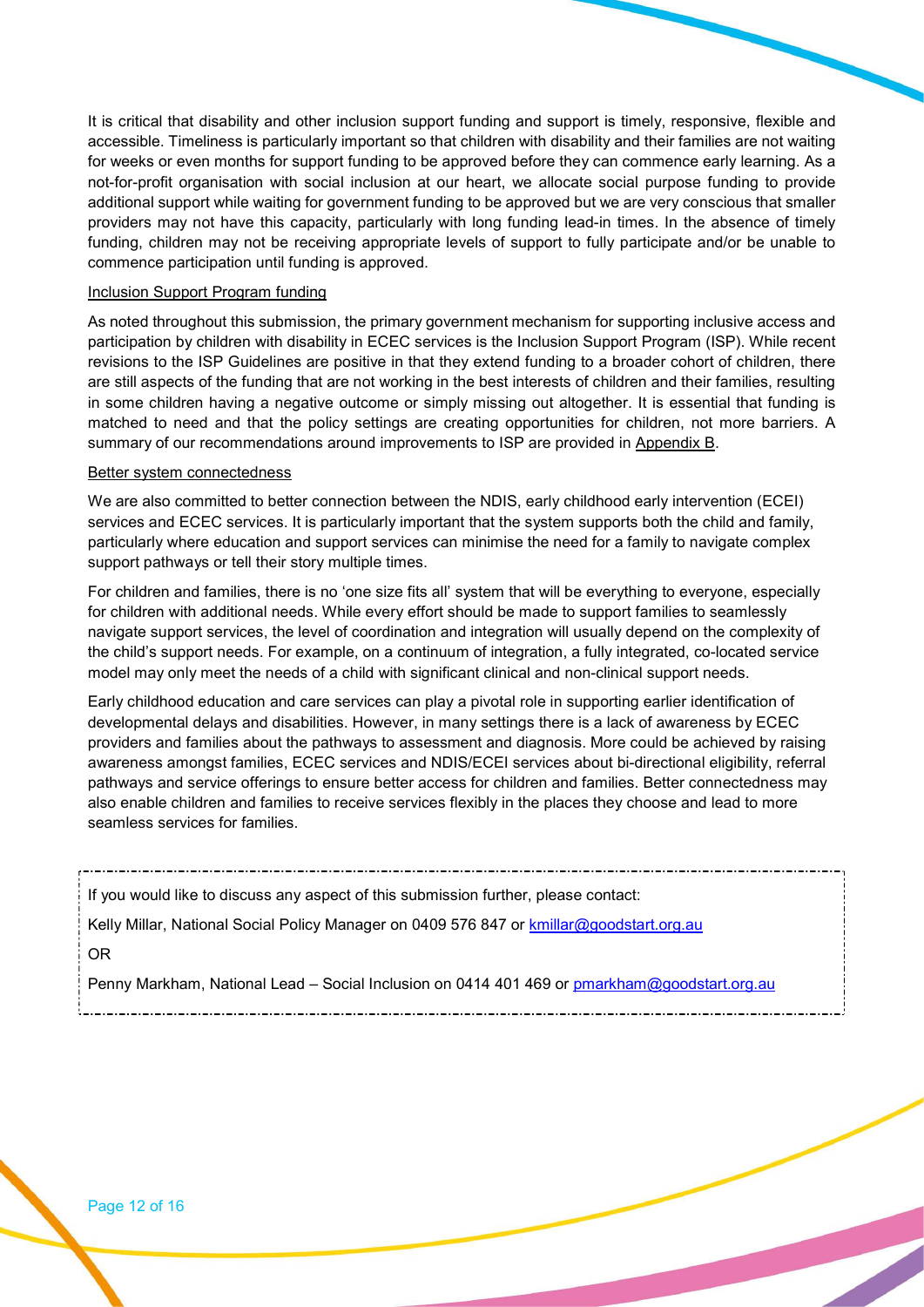# APPENDIX A

#### Goodstart – social inclusion programs and practice

Understanding a child's strengths and skills, authentically partnering with families and collaborating with other early childhood professionals, such as allied health practitioners, is critical to the successful inclusion and participation for children with a diagnosed disability, developmental delay and/or additional needs within an early childhood education and care setting. Listed below are a few of the programs we have implemented to make sure all children and families feel a sense of belonging and feel safe, nurtured and valued.

At Goodstart, inclusive practice is supported by a network of social inclusion coordinators and access to an Inclusion Support Helpdesk and support continuum, which highlights the elements and considerations of inclusive practice.

#### 1) Enhancing Children's Outcomes (EChO) centres

EChO centres offer enhanced services over and above the universal base of education and care. We invest in proportionately disadvantaged communities using our unique EChO model to enhance learning, development and wellbeing outcomes for very vulnerable children, along with supporting their families and building their communities.

Services include additional teachers, child and family practitioners, speech pathologists, occupational therapists and social inclusion coordinators. We also offer playgroups, visiting service providers, food rescue and re-distribution, referral and support in the local community and scholarships for eligible children. Importantly, educators and allied health professionals work together in the centre creating a practice uplift.

#### 2) Family Connections program

At the heart of our inclusion strategy is our foundational social inclusion Professional Development program, Family Connections. Goodstart has partnered with allied health professionals and other support agencies to develop and deliver Family Connections – a unique program delivered over 12 months to centre directors and educators, created to enhance outcomes for children and their families in vulnerable circumstances. The program includes a monthly face-to-face professional learning session, additional on-the floor coaching in centres, facilitated centre team meetings and mentoring for centre leaders.

Family Connections aims to strengthen practice and relationships between educators, children and families by focusing on their strengths, resources and aspirations to generate improved child outcomes. Importantly, the program supports centres in building connections with community services. Family Connections is delivered in Learning Circles over the duration of a year and covers topics such as leading change for children, attachment-based practices, communication, social, emotional, sensory development and play, partnerships with families and community links.

#### 3) Intensive Individual Support Plans (IISP)

The IISP provides an additional educator over a 12-week period to support the inclusion of a child with ongoing high support needs. The additional educator provides relationship-based intensive support. Training and mentoring support is provided to the centre and additional educator by either a Goodstart Child and Family Practitioner, Occupational Therapist or Speech Pathologist, depending on the presenting needs.

Goodstart invests approximately \$440,000 per year to support these very vulnerable children. One of the criteria for being eligible for an IISP is ineligibility for the Inclusion Development Fund (IDF) or providing evidence that ISP support is not sufficient to meet the full support needs to overcome the inclusion barrier. This means that there is a direct correlation to children being supported through this approach, children who require significant levels of support to overcome their inclusion barrier, and lack of appropriate access to the Inclusion Support Program (ISP).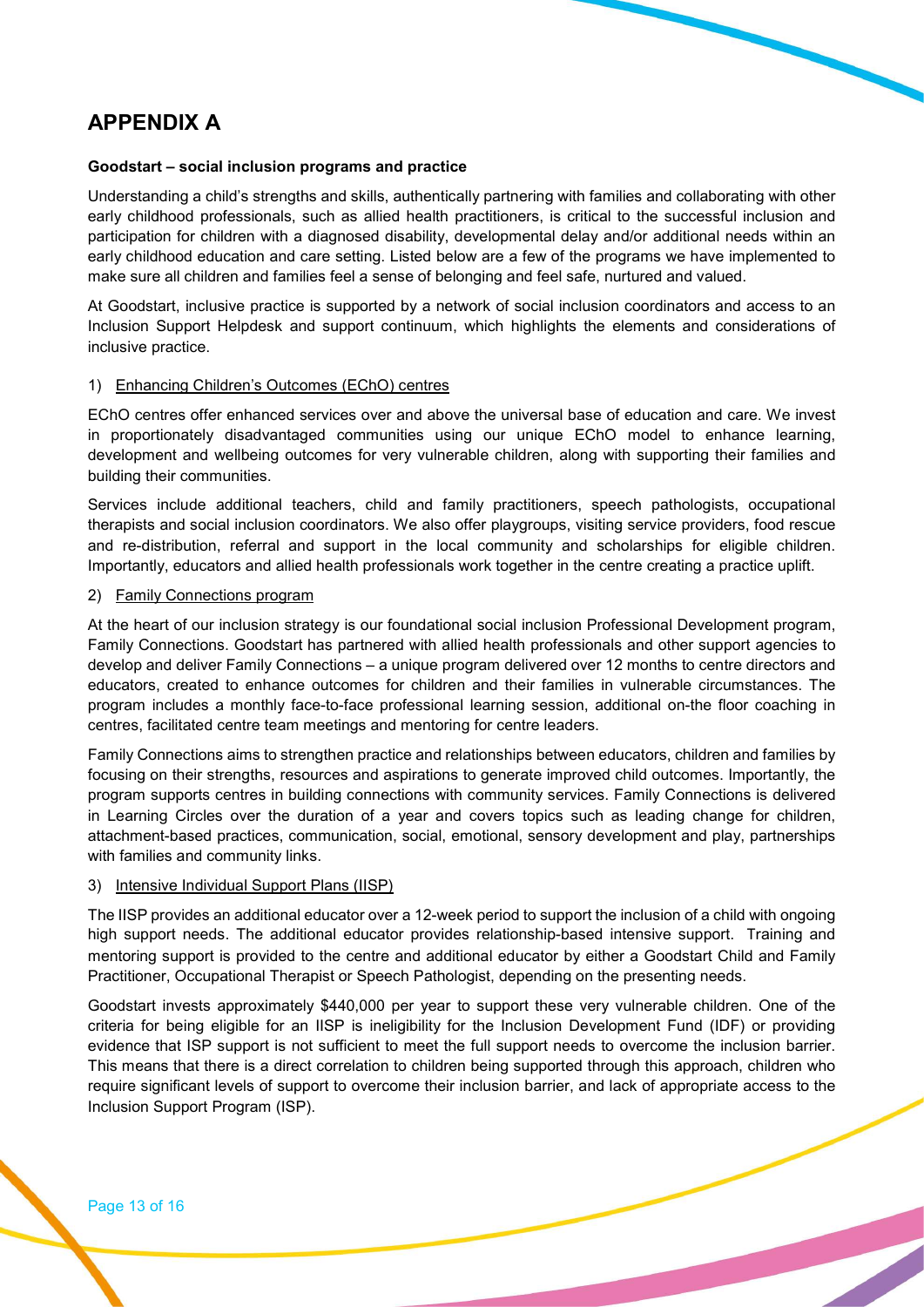#### 4) Redlands Integrated Early Years Place

The Redlands Integrated Early Years Place (RIEYP) is an integrated service, which is delivered through a partnership between Goodstart Early Learning and The Benevolent Society and receives funding from the Queensland Department of Education. The REIYP is an innovative model working in partnership with local community agencies in the Redlands to deliver programs and services which improve child and parental wellbeing, strengthen family resilience, promote children's development and build community connection for families. The positive engagement with community partners through the Community Advisory Committee has enabled the local community agencies, parents and prescribed entities to work together to co-design opportunities, programs and services which promote the safety, welfare and wellbeing of children in the Redlands.

The day to day direct service delivery is largely achieved through universal and targeted playgroups which aim to build resilient families, are preventive in nature and create child safe educational environments. Local services such as Qld Health, Family and Child Connect, Early Childhood Early Intervention, Domestic and Family Violence services and local Aboriginal Family Wellbeing services rotate their participation at the playgroups.

#### 5) Increasing Access and Participation Project (Victoria)

The research tells us that the children who would benefit most from early learning are also the ones most likely to miss out. We also know that children who start behind, stay behind. To support some of our most vulnerable children, Goodstart Early Learning partnered with the Department of Education and Training (DET) and the Department of Health and Human Services (DHHS) in Victoria to support children known to child protection to access and participate in early childhood education and care. We employed a Family Community Engagement Worker to provide outreach for families, connect with external services, support social inclusion and upskill existing centre teams around the support needs of the child and family.

Through this program, 91 vulnerable children are now engaged in early learning and participating regularly. Centre teams are working with families around their child's needs, through the development of Emotional Support Plans, and have engaged medical and allied health professionals to support development and wellbeing, were required. Families are also supported to access Additional Child Care Subsidies and other support funding.

#### 6) Early Learning Fund (ELF)

Goodstart and The Benevolent Society have partnered together to establish the ELF to help improve access to quality early childhood education and care by removing cost as a barrier and supporting children's participation early learning.

The ELF offers scholarships to Indigenous children, refugee and humanitarian entrants, families in hardship and children at risk of abuse and neglect. In 2019, the ELF supported 390 children at a cost of approximately \$330,000.

#### 7) Early Childhood, Early Intervention (ECEI) Pathways

Goodstart has partnered with The Benevolent Society and Brotherhood of St Laurence to articulate the role of ECEC settings and educators alongside appropriate ECEI pathways. The project seeks to provide resources and support to educators in their role including identification of support need, referral, ongoing support and support coordination. The project also outlines the practice expectations for educators as they are supporting children and families that are eligible for services within the ECEI pathway.

#### 8) Supporting Aboriginal and Torres Strait Islander children at Goodstart

A key part of our inclusive practice is creating culturally safe and welcoming environments. We have implemented an Engaging Aboriginal and Torres Strait Islander Educators Community of Practice program at Goodstart. The Community of Practice aims to increase workforce participation by Aboriginal and Torres Strait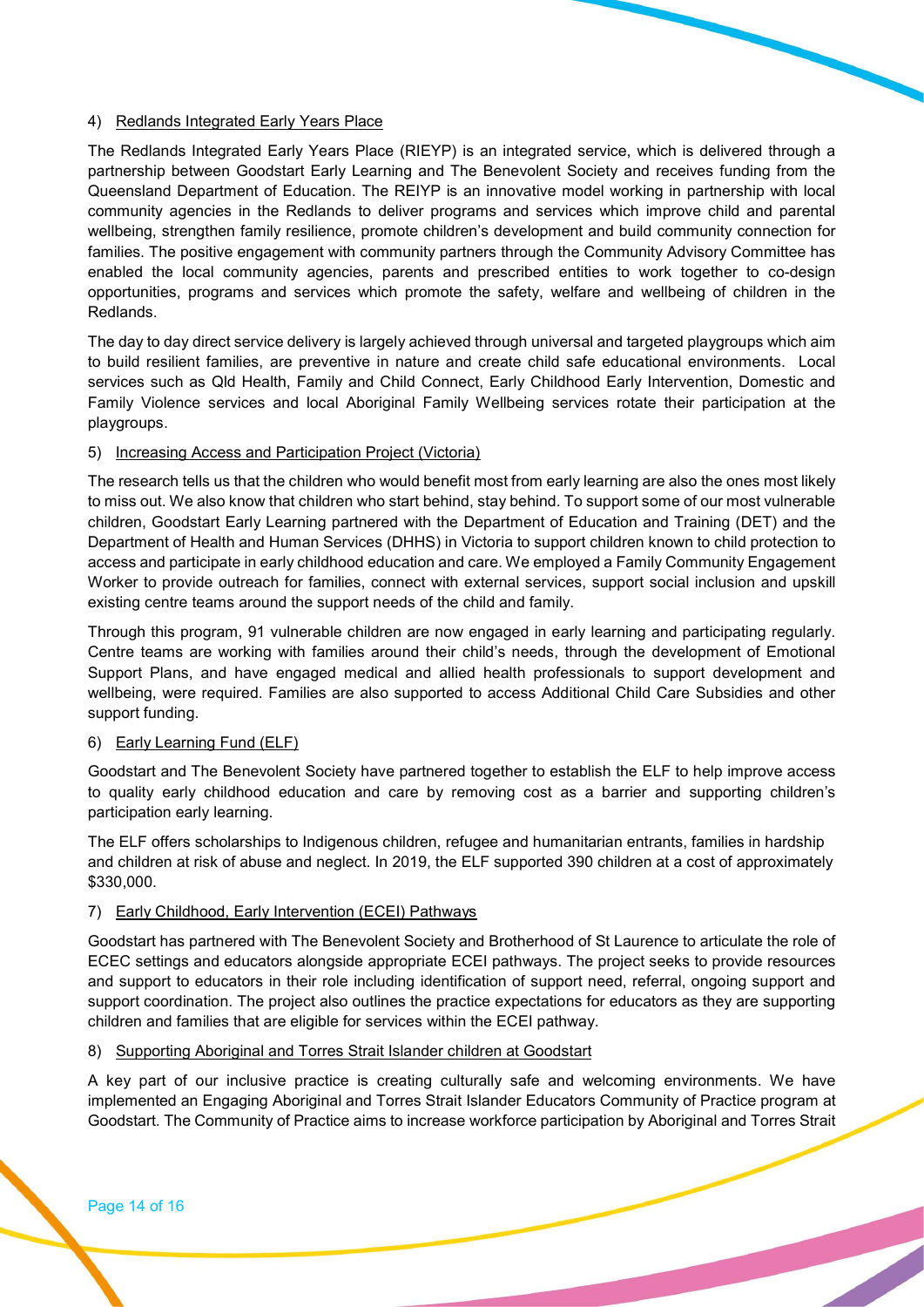Islander people and overcome barriers to Indigenous children participating in early learning. The model enables solutions to be created and addressed locally, aiming to create culturally safe and competent early learning centres, strengthening local community connections and relationships.

Since the model was introduced in February 2018, more than 41 participating centres have welcomed over 100 additional Indigenous children and 23 Indigenous educators and employees. Workforce pathways, partnerships and diversity manager, Simone Miller, together with cultural liaison, Melody Ingra, presented on the Community of Practice model at the Aboriginal Early Childhood Conference in June 2019. We also support cultural safety in our services by training educators, centre support staff and central office staff in cultural competency, using the Arrilla platform.

Page 15 of 16